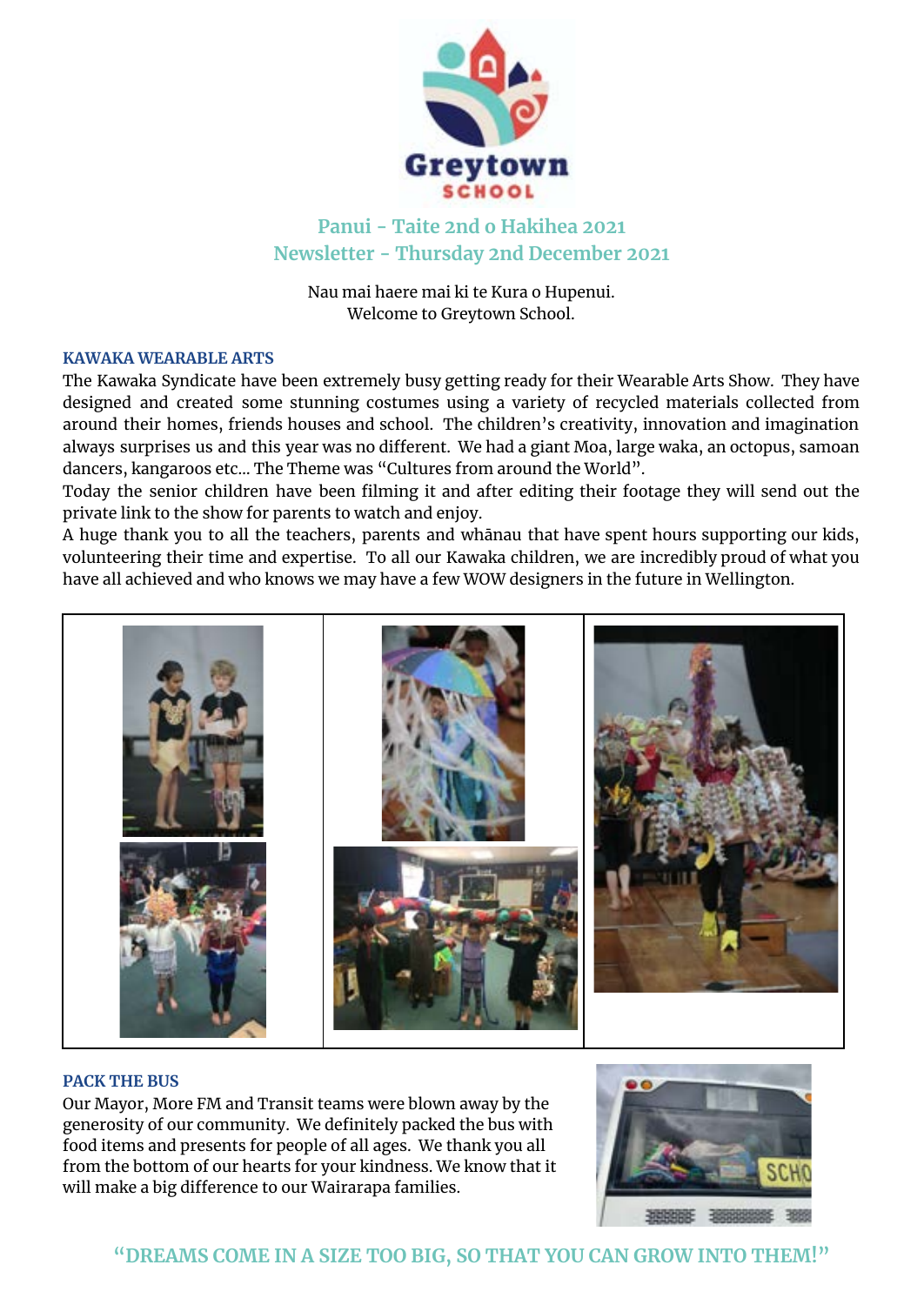### **MAGIC AND MAYHEM**

Due to the generous sponsorship of Mr Bruce Mctaggart in Hawkes Bay, the Kawaka Syndicate were able to enjoy a wonderful show called "Magic and Mayhem". The kids loved it and were holding their sides with laughter. David and Lizzie performed juggling acts, slight of hands, balancing on high ladders, straight-jacket escapes, balloon tricks and answered numerous questions about how they learnt how to do it all. The kids loved it and it was wonderful to see their faces light up in amazement and wonder. Thank you to Bruce, Lizzie and David for a wonderful show!



## **PARENT INFORMATION EVENING RE: GIRLS PUBERTY**

We had a wonderful turn out of Mums, Dads and wider whānau members at this evening. Thank you. We had glowing reviews with everyone attending finding it incredibly valuable and informative. A huge thank you to Bex Henderson for running this evening for us. We really appreciated it and we will book you in again next year.

### **END OF YEAR EVENTS**

There are a lot of end of year events as we celebrate Year 8 children and staff leaving, Sue Lyford's retirement after 32 years of teaching at Greytown School, wrapping up the year in different ways within syndicates and celebrating the achievement and effort of our children.

We understand that parents not being able to attend these events due to COVID restrictions is disappointing, however we appreciate your understanding and support as we work within the rules set. We will share many of these celebrations with live feeds on Facebook so that you can watch them over and over, and share them with family near and far.

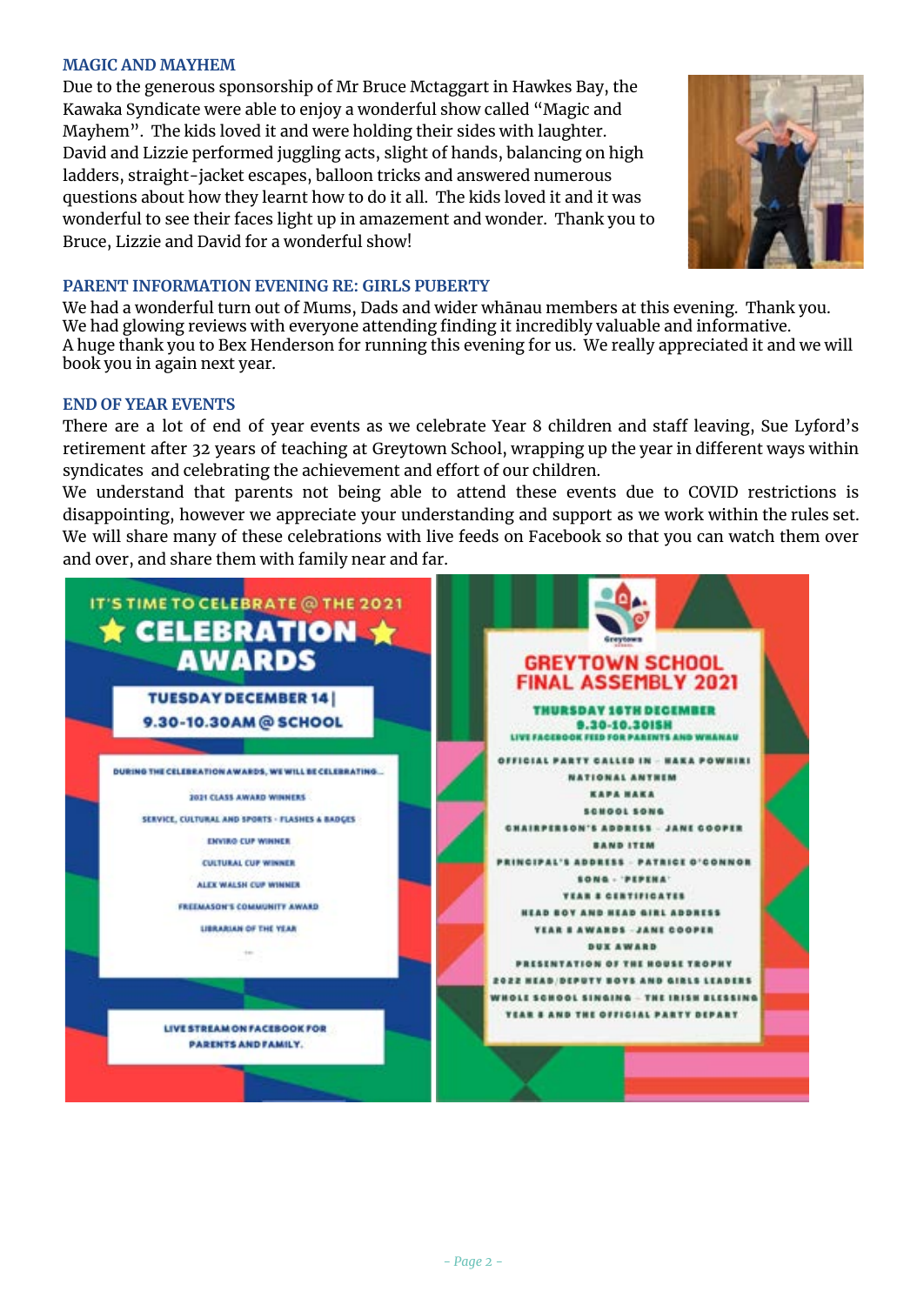

# **HEAD STUDENT SPEECHES**

Today, along with our Kauri teachers and Neil, I had the pleasure of listening to the Head Student Speeches. Every year I am incredibly impressed with their thoughtfulness, maturity and confidence to stand up in front of their peers. They shared why they personally felt they demonstrated the right attitude and learning values to be great leaders and role models in our school in 2022. To all of you who stepped forward and prepared your speech with thought and effort I applaud you, as putting yourself forward for leadership roles is a big step in itself. Whether you are successful as head students or not, you

are amazing!

In 2022 we will also look forward to students applying for House Captains, Black Hats, Librarians and the other numerous leadership positions within our school.

### **RESENE MURAL MASTERPIECE COMPETITION**

Over many weeks a small group of budding Year 7 & 8 artists worked alongside artist and teacher Linda Kirkland, to create Greytown School's entry into the Resene Mural Masterpiece competition. The competition is an annual competition that Schools and other organisations from across New Zealand submit entries for.

It was an excellent opportunity for the students to work collaboratively and to share ideas and skills. It



was a lot of fun too! Ella Butler-Peck, Aisling Murphy, Maiya Hogg, Oscar Preston, Hunter Wilson, Evelyn Cheshoare, Nico Francis-Murray, Zoe Kearney and Eva Ross have every reason to be very proud of what they have achieved. Well done team!

The mural is hanging on the wall of the old dental clinic and is well worth popping into school to see.

# **REPORTS, CLASSES, STAFFING and END OF YEAR NEWSLETTER**

We are in the final stages of confirming staffing and classes for 2022. As you are aware there are a lot of children to place, new classroom structures and a few staff changes including Mr David French and Mr Blake Walker who will be taking leave for 2022 to focus on family.

At the same time we welcome to our Greytown School team... Mrs Paula Weston (new principal), Mr Miu Phillips, Miss Jody Hart, Mrs Jenn Mudgway and Mrs Mandy Smyth. We know they will bring a lot of new strengths, expertise and talents that will enrich and grow our school moving forward.

Final Class placements along with End of Year Learning Summaries, Dates for 2022, Looking ahead to 2022 information and my final newsletter for 2021 will be in the final pack given to children on Wednesday 15th December. If your child is not at school to receive it by the final day we will post it to your address on file. If you have moved and not updated it...now is your chance to do this.

# **2022 ENROLMENTS AND LEAVERS**

If you have any children that are turning 5 in 2022 or are moving to our school in the new year please contact Megan in our office to put their name down (or remind your friends to enrol their children). She can then send out enrolment forms and information about our school.

If you are moving in the new year and your child/ren are not going to be at our school please let our office know asap as we will start organising classroom numbers and structures in the next few weeks. Contact details: [mwall@greytown.school.nz](mailto:mwall@greytown.school.nz) or 06 304 9007 or pop in.

Nga mihi, Patrice O'Connor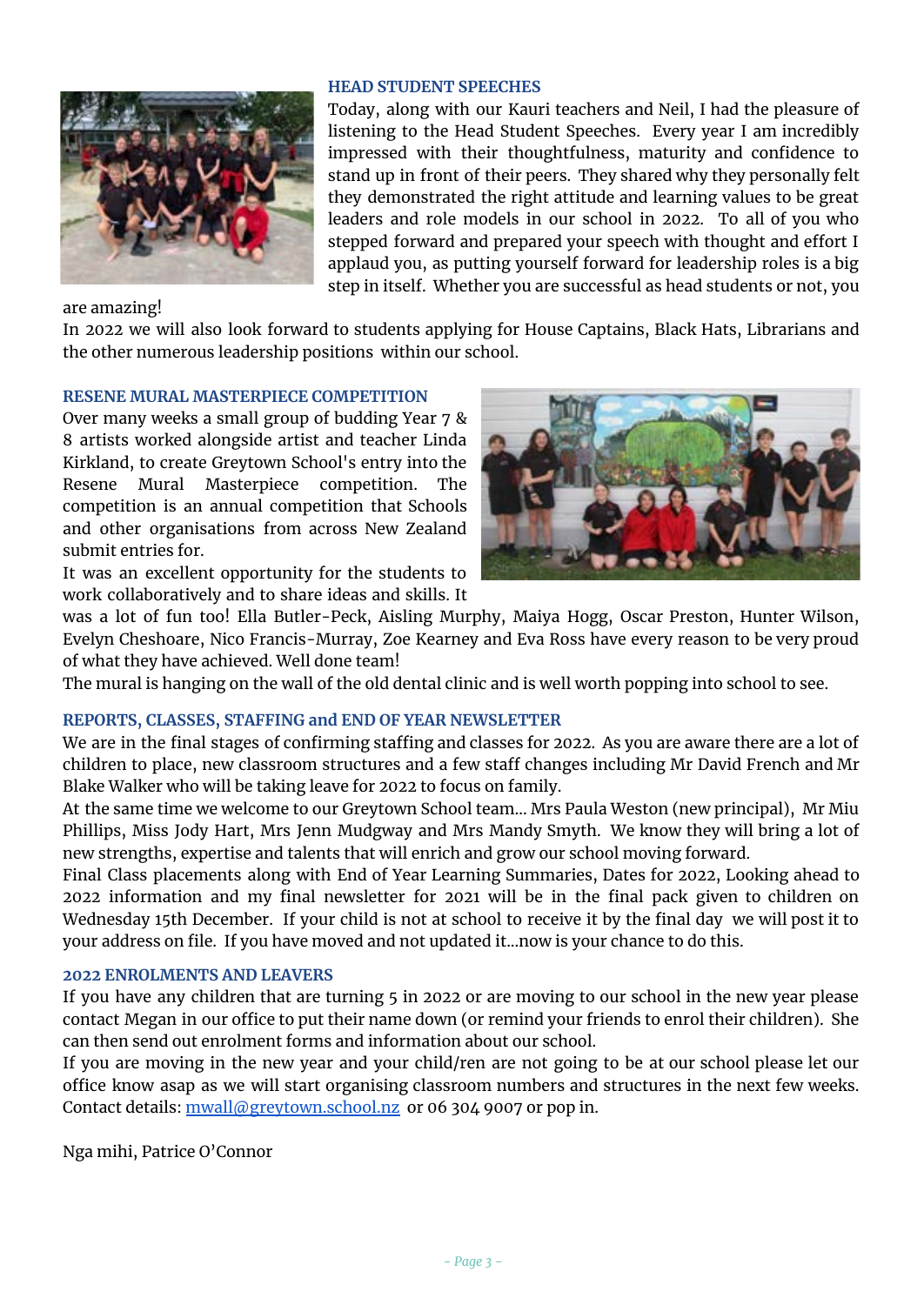# Dates For Your Diary

| 3rd Dec          | Year 7 Raft Building EOTC Trip |
|------------------|--------------------------------|
| 6th              | Year 8 Kayaking EOTC Trip      |
| 15 <sub>th</sub> | Reports out                    |
| 16th             | Last day for 2021              |

# School Information

| <b>Phone</b>    | 06 304 9007                                               |
|-----------------|-----------------------------------------------------------|
| Email           | office@greytown.school.nz<br>principal@greytown.school.nz |
| <b>Website</b>  | https://www.greytown.school.nz                            |
| <b>Bank Acc</b> | 03 0609 0124353 00                                        |

# Further Results from Athletics Day

| 200m Sprints |          |               |         |
|--------------|----------|---------------|---------|
|              | 1st      | 2nd           | 3rd     |
| Year 8 Girls | Evelyn   | Grace         | Luka    |
| Year 8 Boys  |          |               |         |
| Year 7 Girls | Talia    | Maiya         | Riley   |
| Year 7 Boys  | Franklin | George        | Oskar   |
|              |          |               |         |
| 150m Sprints |          |               |         |
|              | 1st      | 2nd           | 3rd     |
| Year 6 Girls | Eva      | Lucinda       | Eleanor |
| Year 6 Boys  | AJ       | Bane          | Jamie   |
| Year 5 Girls | Stella   | Maddie        | Georgie |
| Year 5 Boys  | Archie   | <b>John</b>   | Jonah   |
|              |          |               |         |
| 100m Sprints |          |               |         |
|              | 1st      | 2nd           | 3rd     |
| Year 4 Girls | Olivia   | <b>Esther</b> | Matilda |
| Year 4 Boys  | Sam      | Declan        | Isaac   |
| Year 3 Girls | Ari      | Emily C       | Helene  |
| Year 3 Boys  | Austin G | Jack S        | Beau    |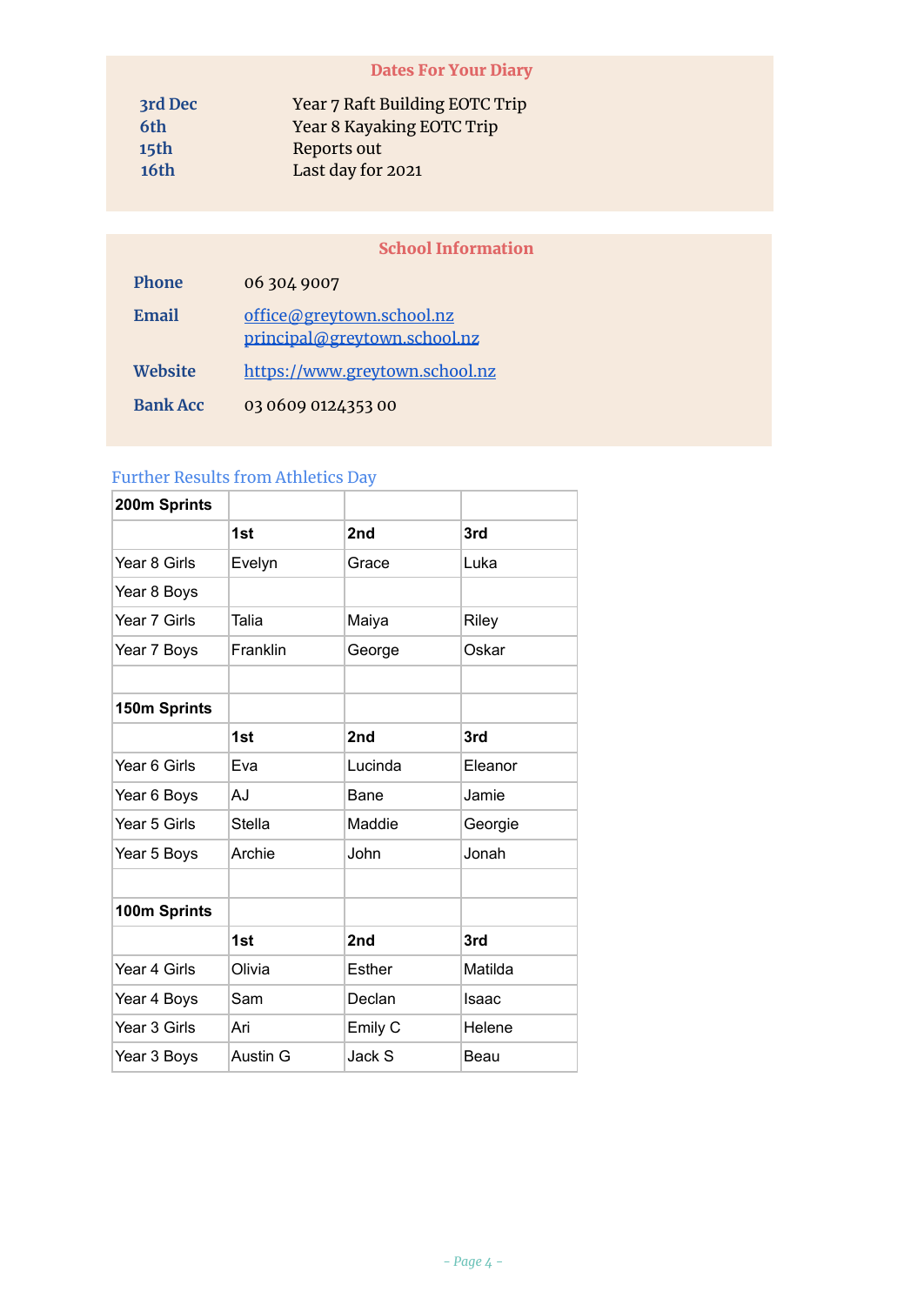

#### **GREYTOWN SWIM CLUB**

The 2020 - 2021 summer swimming season for the Greytown Swim Club will soon be underway introduction day is Tuesday 30th November. and will run until Tuesday 21st December, there will be a two-week break for the Xmas period and it will resume again on Tuesday 4th January until the middle of March 2022.

If you would like to register your child can you please email :

**greytownswimclub@gmail.com** to which an email link will be provided for an online registration form. The Club offers membership, as follows:

> Annual subs are \$60 for one child, \$80 for two children, and \$100 for three or more children.

For this, the swimmer can attend both or one of our weekly club nights from 5.30 - 6.30 pm (ish). On Tuesday evening we hold a swim training session, to which each lane has a coach. On Thursday evening we focus on time trials, where various events are offered, and the kids gain racing experience in a fun relaxed environment.

Anna O'Connell will be our head coach, but we need your help.

**All swimmers are expected to be able to competently swim at least one length of the Greytown Pool.**